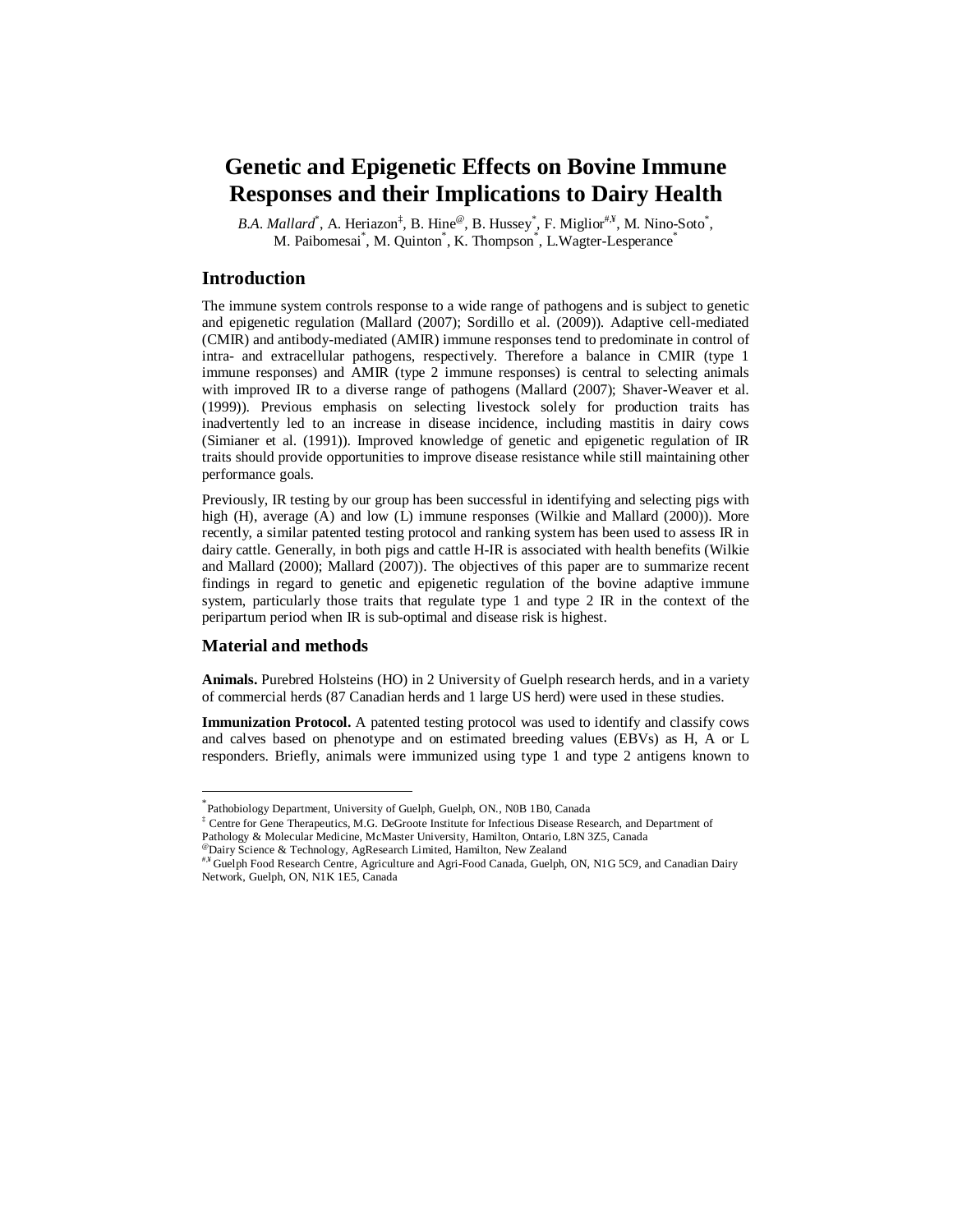induce CMIR and AMIR, respectively. Animals were bled before and after immunization to collect sera and/or cells for various immunological or epigenetic assays as described below.

**Evaluation of AMIR.** Sera were obtained to assess AMIR by ELISA (Wagter et al. (2000)).

**Evaluation of CMIR.** Skin-fold measurements at the tail head were taken to assess delayedtype hypersensitivity (DTH) as an indicator of CMIR (Hernandez et al. (2005)).

**Evaluating DNA Methylation Patterns**. Bovine mononuclear cells were isolated at various time points (wk-4, day 4 or wk >4 relative to calving) using Histopaque (Sigma, ON). CD4+ T-lymphocytes isolated by MiniMACS (Miltnyi Biotech, CA) were cultured in a 96 well culture plate (37°C, 5% CO<sub>2</sub>, 24-72 hours) at a concentration of  $5.0 \times 105$ cells/well in Phenol red free + Glutamine RPMI (Invitrogen, ON) and 10% Charcoal Stripped FCS (Invitrogen, ON). These cells were stimulated with 2.5ug/ml ConA, 10µM dexamethazone (DEX), or PBS as a negative control (n=3-6 cows/treatment).

To extract genomic DNA (gDNA), PBS was added (200ul) to the cells remaining in the culture plate following removal of culture supernatant for cytokine analyses. The cell suspension was mixed, washed  $(300g, 5min, rt)$  and then either stored at  $-80^{\circ}$ C for future DNA extraction or used directly in DNA extraction performed using DNeasy® Tissue Kit (Qiagen, ON) as per manufacturer's instructions.

To evaluate DNA methylation, extracted gDNA was bisulphite treated using an EZ DNA methylation kit (Zymo Research, US) as per the manufacturer's instructions. Specific primers for both converted and unconverted promoter regions of bovine IFN-γ (GI:23821137, 6 CpG sites) and IL-4 (GI:1100926, 5 CpG sites) genes were designed using the BiSearch Software.

Cloning was performed using a TOPO TA Cloning Kit (Invitrogen, ON) and 2 LB plates of each treatment for each sample were prepared (20ul & 40ul cell suspension) and incubated at 37°C o/n. Individual colonies were selected between both plates from each treatment and cultured in 5ml LB liquid broth o/n. Plasmids were purified (GenElute Plasmid Miniprep Kit, Sigma, ON) and insertion of IFN-γ or IL-4 verified by PCR and gel electrophoresis (1.5% agarose). Plasmids containing inserts were sequenced (Robarts Research Institute, ON). Sequences (6-10 clones /cow) were annotated and edited in BioEdit (http://www.mbio.ncsu.edu/BioEdit/BioEdit.html) and analysed using BiQ Analyser software.

**Cytokine Evaluation**. Supernatant was collected from CD4+ T-lymphocyte cultures to evaluate cytokine (IFN-γ, IL-4) production (ConA or ConA + DEX or PBS treatments preor post-partum) by ELISA (Mabtech, Cincinnati, OH).

**Statistical Analyses.** Various SAS linear mixed models were used for analyses of AMIR or CMIR, and effects of animal, herd, year, season, provinces, age, and parity were included where appropriate depending on the study (Hernandez (2007), Thompson et al (2010)). Pedigree information was obtained by CDN (Guelph, ON) and multiple-trait animal models were used to estimate (co)variances: CMIR (DTH at 24 or 48hr), AMIR to antigen 1 or 2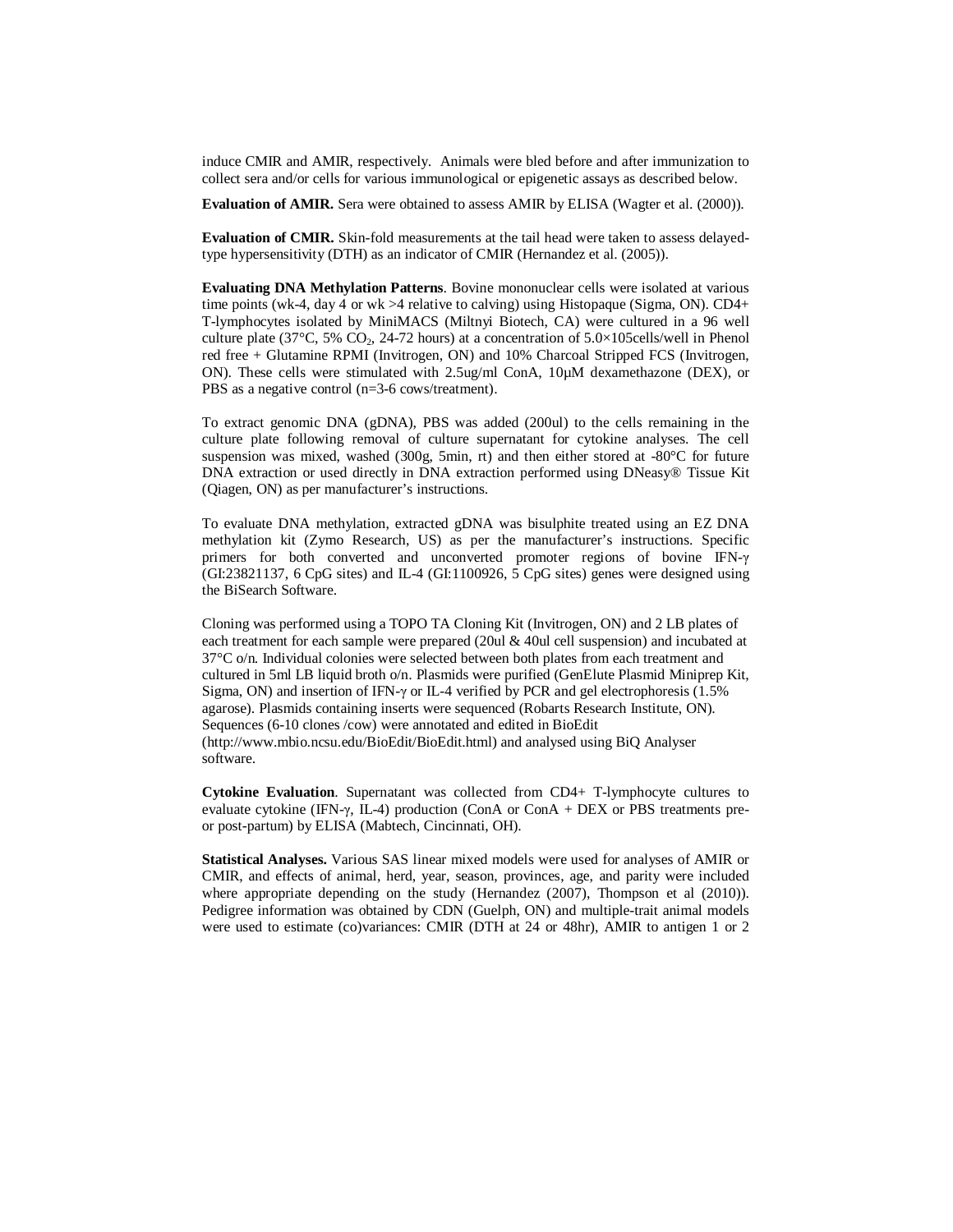(primary or secondary responses). Depending on the study VCE4.2 (Neumaier and Groeneveld (1998)) or DMU (Madsen and Jensen (2006)) software was utilized. The general model included the environmental effects of herd, IR testing technician, age and stage of lactation. All baseline measurements of immune response traits were accounted for by subtracting background or using appropriate covariates.

Significance of treatment effect in ELISA data were calculated with a two-tailed, paired ttest using Microsoft Excel. Analysis of methylation patterns in the IFN-γ and IL-4 promoters were conducted by comparison of the CpG sites within the promoter regions of cows  $(n=3-6)$ cows/treatment and 6-10 clones/cow). The average ratio of methylated to unmethylated DNA was determined by comparison at these sites. A p-value  $\leq 0.05$  was considered statistically significant for all analyses.

## **Results and discussion**

Results of IR testing in 2 research herds, as well as a number of commercial herds (87 Canadian and 1 large US herd) indicated that this testing method can be successfully used to classify cows and calves as H, A or L responders, both phenotypically or based on EBVs, using a combination of CMIR and AMIR. Heritability estimates for CMIR and AMIR traits averaged 0.20-0.34 depending on test antigen and time relative to calving, indicating that selection for enhanced IR based on predicted breeding values that balance both traits is feasible. This is in agreement with previous studies in pigs (Wilkie et al. (2000)). High versus average responders had reduced odds ratio risk of mastitis (3.9x), metritis (7.9x), ketosis (2.8x), and retained fetal membranes (1.31x) when odds ratio benefits are added for CMIR and AMIR (DeLaPaz (2008)). This was in agreement with previous research from our group that showed reduced mastitis in 2 out of 3 herds tested (Wagter et al. (2000)). Important genetic and phenotypic correlations between IR and health traits were noted. These associations were generally positive but some negative associations with reproductive traits were seen. Genetic correlations between IR and production traits varied. Generally associations between H-CMIR and H-AMIR with milk production were positive and negative, respectively, again highlighting the need to include both traits in selection for enhanced health and productivity.

As might be expected, Holsteins with H-CMIR had more T-lymphocytes, whereas those animals with H-AMIR had more B-lymphocytes. Combining both CMIR and AMIR in selection is expected to capitalize on improvements in both traits which work together to control intra- and extracellular pathogens (Wilkie and Mallard (2000)). Microarray studies, confirmed by rtPCR, also indicated significant differences in gene expression between H, A and L responders, particularly within T-lymphocyte related genes (Nino-Soto et al. (2008)).

Epigenetic changes in bovine type I (IFN-γ) and type 2 (IL-4) cytokine promoter genes were seen between wk -4 and day 4 relative to calving (Fig 1). Epigenetic influences in these promoters in response to the immuno-suppressive hormone, DEX, indicated increased methylation of IFN-γ (18%) and decreased methylation of IL4 (31%). ELISAs indicated increased methylation associated with reduced cytokine. Sub-optimal IR, increased disease risk, and changes in the balance between type 1 and type 2 IR during peripartum have been previously reported (Shaver-Weaver et al. (1999); Wagter et al. (2000); Sordillo et al.